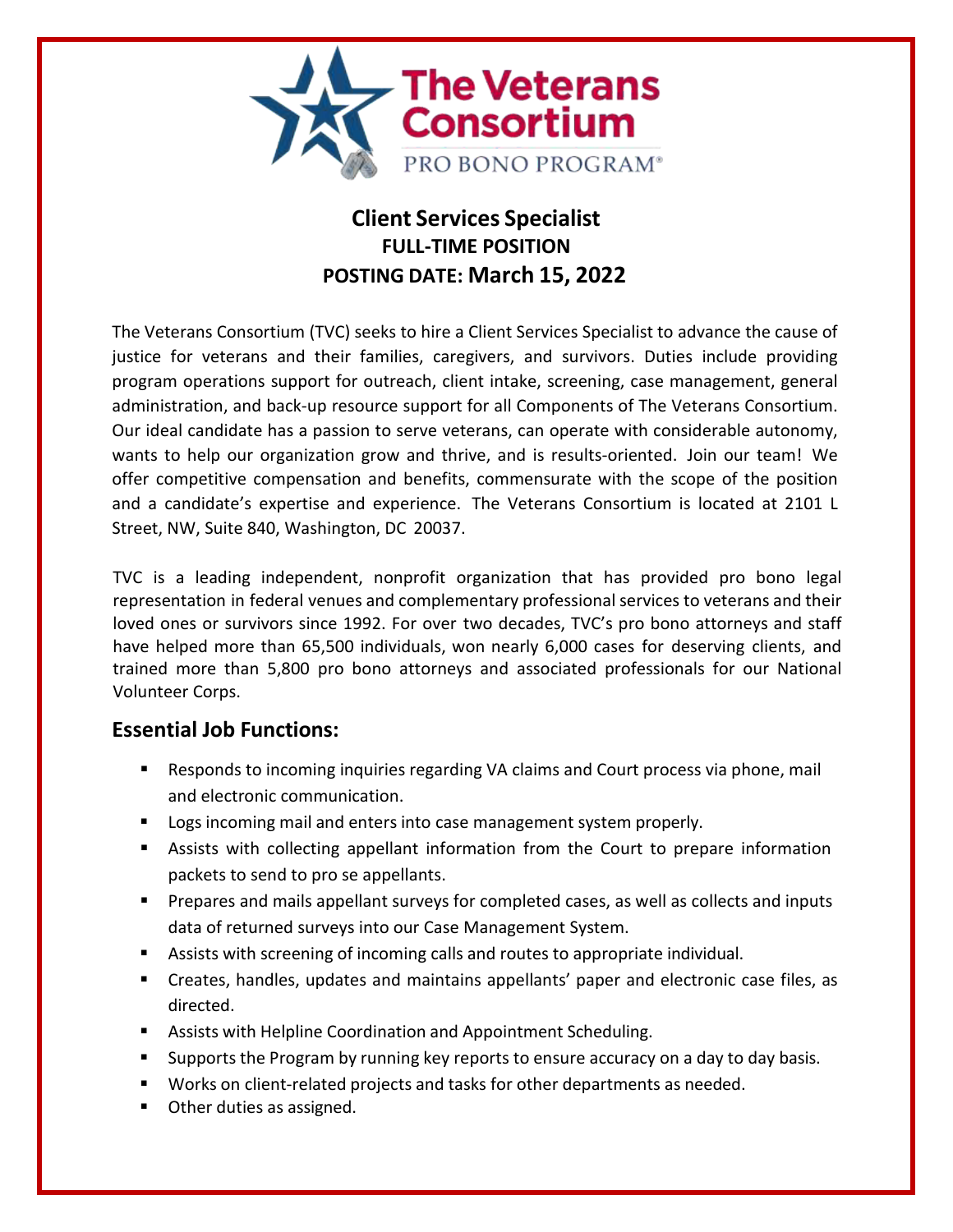# **Job Specifications**

### Education and Qualifications

- **Bachelor's degree in administration or business or 2 years or more equivalent experience.**
- Experience and knowledge with VA Benefits and/or the VA Claims process preferred.
- Veteran Preferred. Military personnel experience also an advantage.

#### Knowledge, Skills, and Abilities

- **Exceptional customer service skills.**
- Ability to think critically and offer proactive recommendations, information and solutions.
- Excellent written and verbal interpersonal skills that ensure effective communication with a diverse range of internal and external customers.
- **Proficient in Microsoft Word, Excel, PowerPoint, and Outlook; willing and able to be** trained in organizations case management system.
- Demonstrated skills and track record for high performance and sustained productivity to achieve desired results.
- Exceedingly well organized, professional and flexible.
- **Takes initiative.**
- Approaches situations with sense of humor and creativity.

# **Physical Requirements**

The physical demands described here are representative of those that must be met by an employee to successfully perform the essential functions of this job. Reasonable accommodations may be made to enable individuals with disabilities to perform the essential functions. While performing the duties of this Job, the employee is regularly required to remain in a stationary position for extended periods of time, and frequently communicate. The employee must be able to exchange information with others. This position requires occasional movement inside the office to access file cabinets, office machinery, etc. This position frequently operates a computer and other office machinery such as a shredder, fax, copy machine, and computer printer. This position requiresthe incumbent to be able to occasionally reach for, lift and move office equipment, documentation and supplies. Specific vision abilities required by this job include close vision.

#### **Work Environment**

The work environment characteristics described here are representative of those an employee encounters while performing the essential functions of this job. Reasonable accommodations may be made to enable individuals with disabilities to perform the essential functions.

The employee will normally work in a temperature-controlled office environment, with frequent exposure to electronic office equipment. The employee can expect to work remotely at times, utilizing a Consortium provided laptop. For remote work options, individuals must have a reliable and secure home internet connection and cell phone and may require the individual to download an application to their phone.